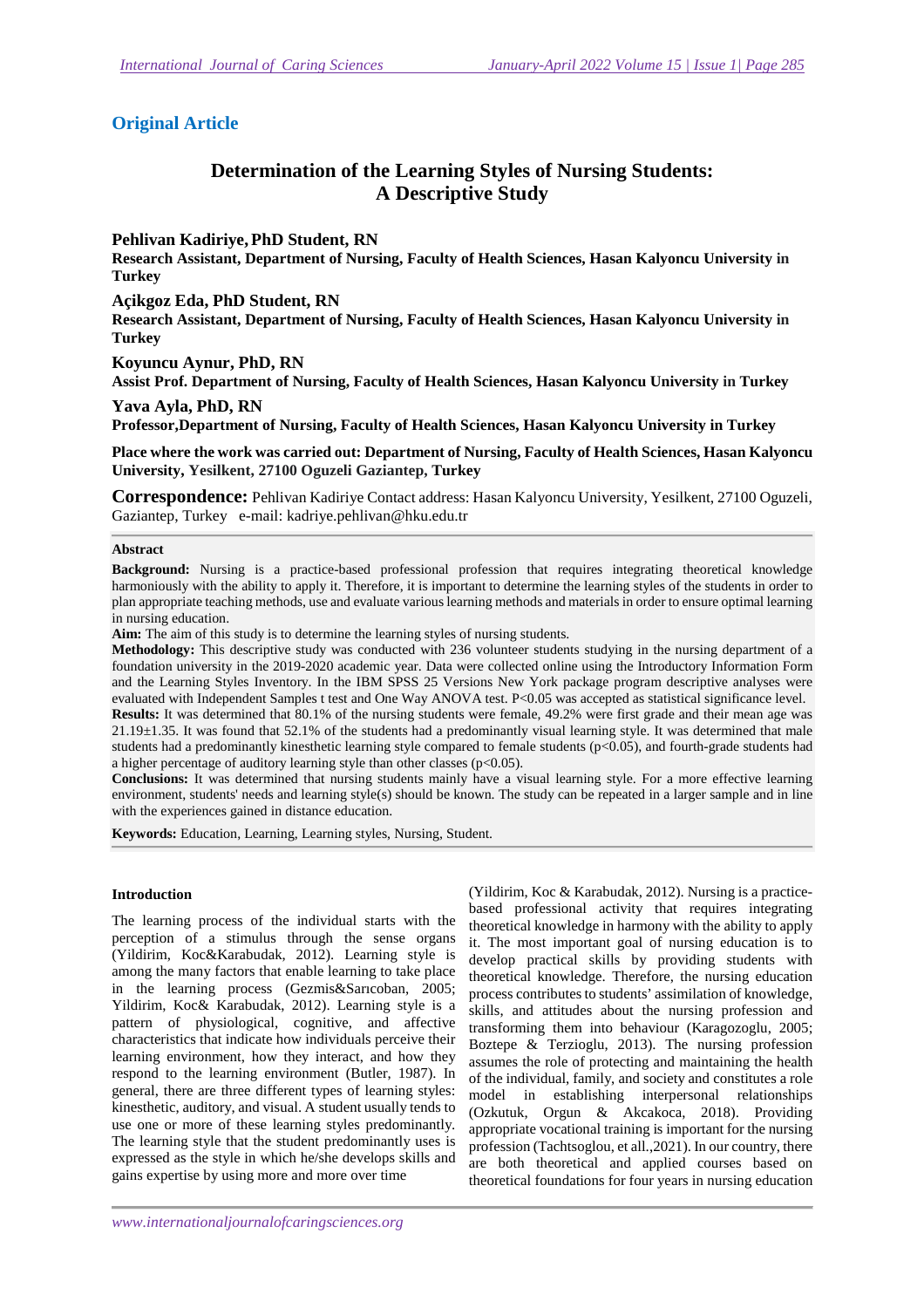(Boztepe & Terzioglu, 2013). Students encounter different learning styles when they start health professions training programs such as nursing education. Nursing students mainly take theoretical and practical courses that support critical thinking, hands-on and independent learning. For this reason, instructors should have knowledge about learning styles. Knowing learning styles can help instructors identify and understand different learning styles and learning needs of students, change biases against certain learning styles, and present new methods and solutions to increase the efficiency of the course (Asiabar et al., 2015; Mckenna et al., 2018). At the same time, it promotes assessment in harmony between the learning style offered by the instructors and the learning style that students have, the use of individual learning styles for students with low academic success, and the organization and development of knowledge in a way that can be adopted by most students (Rassol & Radaw, 2007; Andrews, 2009; Alkhasawneh, 2013; Asiabar et al., 2015; Stirling & Alquraini, 2017; Mckenna et al., 2018). Since students have different skills and abilities, it has been argued that instead of using a single material in the learning process, it is more appropriate to use different approaches in education that match students' learning styles (Andrews, 2009; James&Thomas, 2011). In addition, education methods prepared for different learning styles contribute to updating the curriculum and students' analysis, synthesis, and active use of their knowledge in the education process, while making learning enjoyable (Alkhasawneh et al., 2013; Andreou, Papastavrou & Merkouris, 2014; Stirling& Alquraini, 2017). Alkhasawneh (2008) stated in his study that in case of incompatibility between the learning style of the students and the learning method used by the instructors, or when the learning style used does not sufficiently meet the needs of students, a decrease in interest and desire for the lesson, distraction, a decrease in active participation in the lesson, and failure in exams are observed. Therefore, he stated that it may cause students to change their perspectives on the nursing profession and even to consider quitting education, causing the loss of highpotential healthcare candidates and thereby negatively affecting society (Alkhasawneh, 2008). Learning styles are also subject to change due to the current period of learning styles, the technological structure of education and training, the learning methods that students have used previously, generational differences, as well as technological advances (Urick, 2017). Creating a learning environment appropriate for nursing students' past and present learning styles, seasonal patterns, the environment and environmental conditions they are in, and current technological developments is a requirement for optimal learning (Alkhasawneh et al., 2013). It is recommended to use students' learning styles in updating the nursing curriculum and reviewing education and teaching methods (Andrews, 2009; Mckenna et al., 2018). Although many studies have been conducted over the past 10 years to determine the learning styles of nursing students (Alkhasawneh et al., 2013; Asiabar et al., 2015; Azari et al., 2015; Celik et al., 2014; Flemmig, McKee& Huntley-Moore 2011; Koch et al., 2011; Unlu, Taskin&Elbas, 2015; Yildirim, Koc&Karabudak, 2012) current technological developments, innovations needed for

theory and practice in nursing education make it necessary to redefine the learning style of nursing students. Therefore, it was anticipated that this study would contribute to the literature in determining the learning styles necessary for planning appropriate teaching methods, using and evaluating various learning methods and materials.

The main purpose of this study is to determine the learning styles of nursing students studying at a foundation university. The study also sought to determine the weighted learning approach of the students by examining students' learning styles in terms of variables such as age, gender, and educational status. The research questions were as follows: What are the learning styles of nursing students according to the BIG16 Inventory? What is the difference in the learning styles of nursing students according to the BIG16 Inventory according to age, gender, grade level?

## **Methodology**

*Design and Sample:* The scope of this descriptive study consisted of students enrolled in the nursing department of a foundation university in the 2019-2020 academic year (N=328). Data collection forms were sent to 328 students online via Google forms in March 2020, and all students were invited to participate in the research. 236 nursing students who voluntarily answered the data collection forms were included in the study (71.95%). Nursing education is given in a four-year education program at the foundation university where the research was conducted. During the period of the study, the total number of students studying in the nursing department was 328 (NEPAB, 2013; Texas BON, 2013; Ozkutuk, 2018) and the number of students per academic staff is 20, which is close to universal standards. The theoretical and practical training process is carried out together for four years. There are two laboratories, a simulation and a skill laboratory and a suitable classroom environment for the development of students' theoretical lessons. The curriculum in nursing education includes compulsory field courses where theoretical and applied courses are carried out simultaneously and elective courses where students can improve their cognitive, social, and psychomotor skills. Students receive practical training once or twice a week in addition to theoretical lessons in the first, second, and third grades. In addition, there is a hospital application within the scope of intern education covering four days a week for fourth-grade students.

*Data Collection:* Introductory Information Form and Learning Style Inventory (BIG16) were used as data collection tools. Research data was collected online via Google forms.

*Introductory Information Form:* The form prepared by the researchers; consists of questions indicating the age, gender, and grade level of the students.

*Learning Style Inventory (BIG16):* Learning Style Inventory was developed by Simsek in 2002. The inventory determines three learning styles: visual, auditory, and kinesthetic. Each learning style of the BIG16 Inventory contains 16 items, with a total of 48 items. The inventory items consist of 5 Likert-type categories (- 2=strongly disagree, -1=disagree, 0=undecided, 1=agree, 2=strongly agree). The inventory involves counting items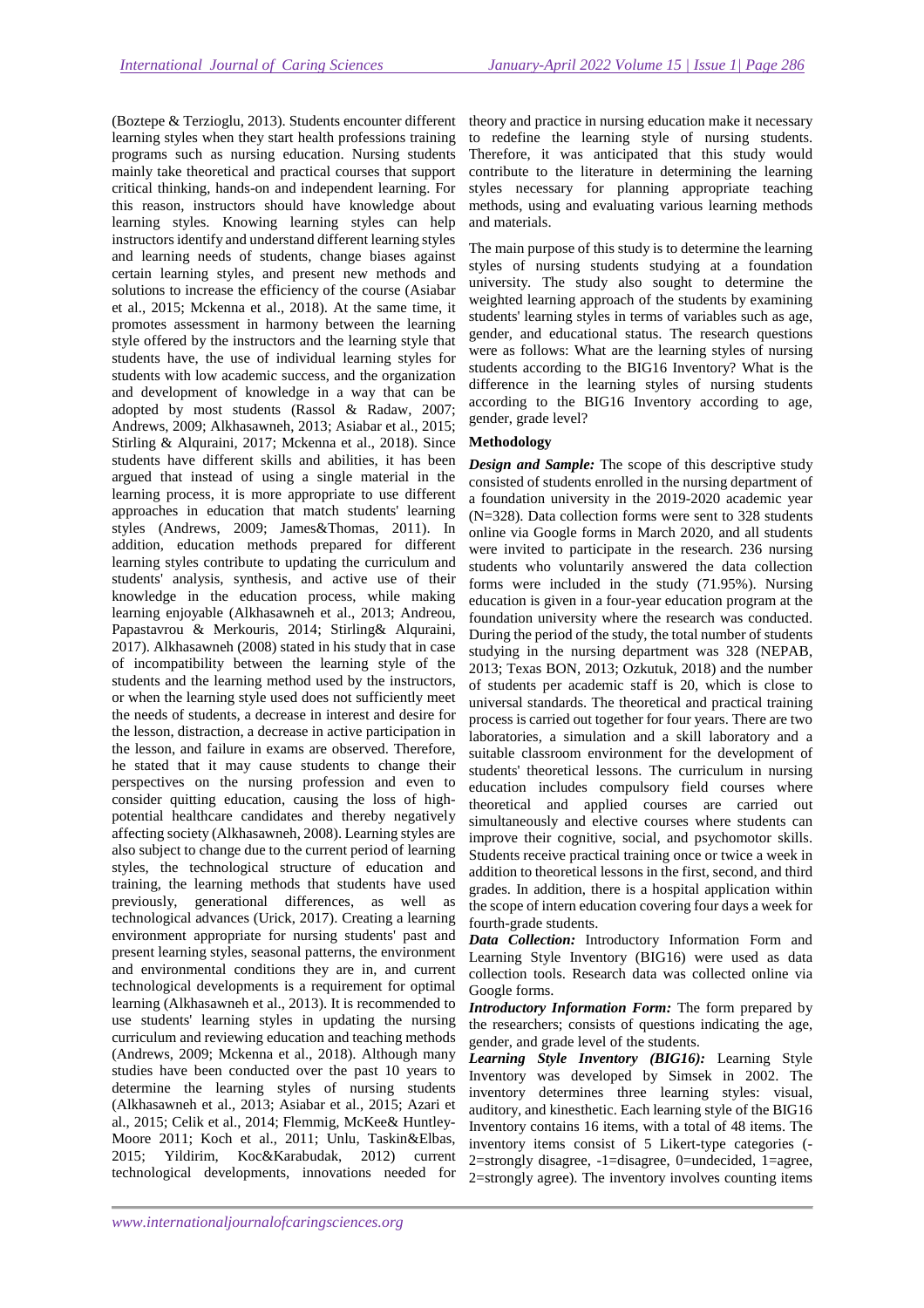related to each learning style separately in order to measure the learning style in which the individual is dominant or reactive. Kinesthetic learning style score is calculated by summing the answers given to questions 5, 7, 10, 11, 15, 16, 18, 19, 23, 24, 27, 32, 34, 38, 41, 45; Auditory learning style score is calculated by summing the answers given to questions 1, 3, 8, 9, 19, 13, 17, 21, 26, 29, 31, 33, 39, 42, 44, 47; The visual learning style score is calculated by summing the answers given to questions 2, 4, 6, 12, 14, 20, 25, 28, 30, 35, 36, 37, 40, 43, 46, 48. Cronbach value of inventory  $\alpha$  was calculated as 0.87. If the total score of each learning style in the scale is between 7 and -7, it is assumed to have no style, if it is between 8 and 32, it has one or more styles, and if it is between -8 and -32 points, it is assumed to be responsive to the relevant style. Among the learning styles, the total score is calculated separately for each sub-style (kinesthetic-auditory-visual), and the style with the highest positive total score is defined as the student's dominant style. If the total scores are very close or equal to each other, it indicates that the student has more than one style or he/she is responsive to more than one style. The overall total score of the scale is not calculated (Simsek, 2002).

**Ethical Considerations:** Approval from the Non-Interventional Research Ethics Committee of the relevant foundation university that the research follows the ethical principles (Date: 19. 02. 2020, Decision No: 2020/010) and written permission from the management of the institution where the research conducted (Date: 02.03.2020, No: 66384015-604.01.03-E2003020011) were obtained. All participants were provided with written information regarding the purpose of this study, and were informed that their participation was voluntary, that they could withdraw from the study at any time, and that all data obtained would remain confidential. Introductory Information Form and BIG16 Learning Style Inventory were prepared as online questionnaires in Google Forms program. These questionnaires were sent to the students using the students' e-mail addresses given by the university. In the context of e-mail, after the students were informed about the research, their online approval was obtained in order for them to participate in the study. During the implementation phase of the study, the participants were asked not to indicate their identity information. The average response time to the online questionnaires (data collection forms) prepared for the research was expected to be 15-20 minutes.

*Data Analysis:* Statistical evaluation of the data was done in Statical Package for the Social Sciences (SPSS) for Windows, 25.0 Version, (IBM Corp. New York) package program. In the data of continuous variables, mean, standard deviation; Number (n) and percentage (%) values were calculated by categorical data representation. The conformity of the data to the normal distribution was evaluated with the Kolmogorov-Smirnov test. Since the data were in accordance with the normal distribution (p>0.05); the Independent Samples t-test was used to compare the BIG16 Inventory averages of two groups (gender) and the One Way ANOVA test was used to compare three or more groups (grade level). Post Hoc LSD test was performed in order to determine the statistically significant group in the comparison according to grade levels. Since 99.2% of the students participating in the study were single, a comparison could not be made as per

marital status groups. In the BIG16 Inventory application, the total score of each learning style of the students participating in the research was calculated and included in the learning style with the highest score category (Table 2). A value of p<0.05 was accepted as a statistical significance level and the results were analyzed at a 95% confidence interval.

## **Results**

Introductory information about the students is given in Table 1. An 80.1% were girls and 49.2% were studying in the first grade. The mean age of the students was 21.19±1.35 years (Table 1). When the learning styles of the research subjects are examined, 19.5% of them were kinesthetic, 21.6% were auditory, 52.1% were visual. While their learning styles were found to be dominant, 6.8% of the participants did not have a dominant learning style. It was found that 63.0% of the students with kinesthetic learning style participating in the research were girls, 56.5% were first grade, 90.2% of students with auditory learning style were girls, 45.1% were first grade, 81.3% of students with visual learning style were girls, 48.8% of them were first-year students, 87% of the students with no dominant learning style were girls and 43% of them were first-year students. Table 3 shows the statistical comparisons of results for groups of students by gender and grade level, as well as sub-styles of the BIG16 inventory. Female students' auditory (female: 10.78**±**6.75; male: 9.29**±**6.46) and visual learning (female: 10.49**±**6.12; male: 14.74**±**6.10) sub-styles were higher than male students, but the difference between them was not statistically significant (p>0.05). It was found that male students had a higher kinesthetic learning style than female students (male: 13.80**±**5.71; female: 10.19± 7.70; p<0.05). Although the kinesthetic and visual learning style mean scores of the fourth-grade students were higher than the mean scores of the students in other classes, the difference between the mean scores was not statistically significant (p>0.05). According to the auditory learning style averages, the average scores of the fourth-grade students were higher than the other classes and the difference between them was statistically significant  $(p<0.05)$ . In the Post Hoc advanced analysis, it was found that the group that formed the statistical significance was originated from the fourth graders.

#### **Discussion**

Nursing is an active profession that requires the use of various skills. Suitable learning environment is essential for the professional development of the students (Skřivánková, 2012). Being aware of the learning styles of nursing students is the first step in planning and preparing nursing education (Stirling& Alquraini, 2017). Presenting information to students in different ways and supporting students' active participation contributes to the determination of students' learning styles (Andrews, 2009). Students can learn and understand the information in one or more ways (Stirling& Alquraini, 2017) and may have more than one learning style (Alkhasawneh, 2013; Asiabar et al., 2015; Azari, 2015; Flemmig, McKee& Huntley-Moore, 2011; Koch et al., 2011). In this study it was found that most of the students (52.1%) had a visual learning style and each student took part in a uniform learning style (Table 2). However, other studies are stating that students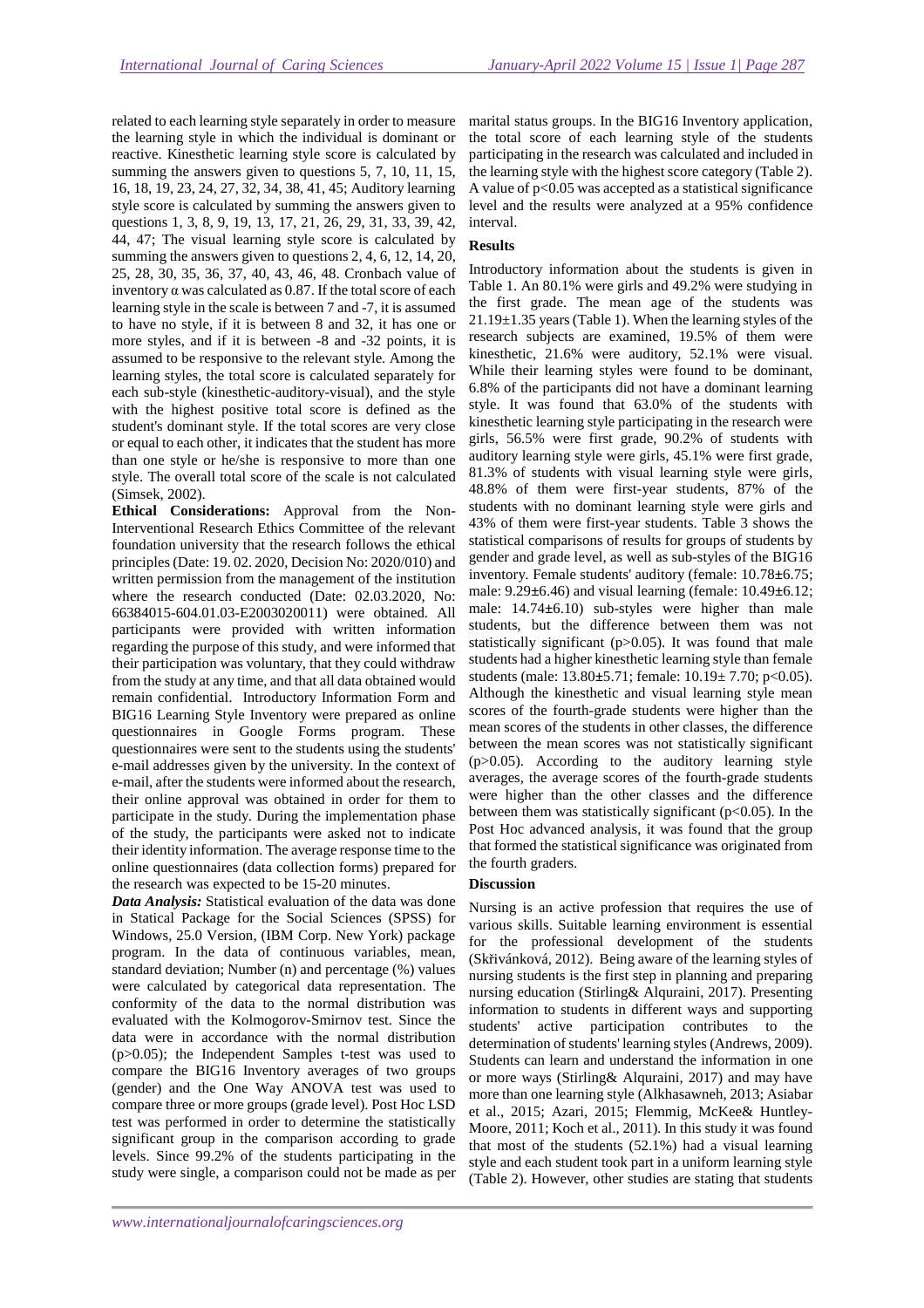have a single learning style (Andrews, 2009; Mckenna et due to the period in which the research was conducted, considered that the differences between the studies may be is that more research needs to be done on this topic.

al, 2018; Stirling& Alquraini, 2017). Although it is educational infrastructure, and study designs, the opinion

| <b>Introductory Information</b>                      | $\mathbf n$ | $\frac{0}{0}$ |  |  |
|------------------------------------------------------|-------------|---------------|--|--|
| Age (Min-Max:18-24; <sup>a</sup> Ort±Sd; 21.19±1.35) |             |               |  |  |
| 18-21                                                | 144         | 61            |  |  |
| $22 - 24$                                            | 92          | 39            |  |  |
| Gender                                               |             |               |  |  |
| Female                                               | 189         | 80.1          |  |  |
| Male                                                 | 47          | 19.9          |  |  |
| <b>Marital status</b>                                |             |               |  |  |
| Married                                              | 234         | 99.2          |  |  |
| Single                                               | 2           | 1.8           |  |  |
| <b>Education Status</b>                              |             |               |  |  |
| $1st$ Grade                                          | 116         | 49.2          |  |  |
| $2nd$ Grade                                          | 33          | 14            |  |  |
| $3^{\rm rd}$ Grade                                   | 59          | 25            |  |  |
| 4 <sup>th</sup> Grade                                | 28          | 11.9          |  |  |
| <b>Total</b>                                         | 236         | 100           |  |  |

*a x̄±Sd: Mean± Standard Deviation* 

**Table 2. Dominant Learning Styles of Nursing Students** 

| <b>Dominant Learning Styles</b>                                                               | <b>Kinesthetic</b><br>$(n/9/6)^a$     | <b>Auditory</b><br>$(n/9/6)^a$        | Visual<br>$(n/9/6)^a$                   |
|-----------------------------------------------------------------------------------------------|---------------------------------------|---------------------------------------|-----------------------------------------|
| Gender<br>Female<br>Male                                                                      | 29/15.3<br>17/36.2                    | 46/24.3<br>5/10.5                     | 100/52.9<br>23/48.9                     |
| <b>Education Status</b><br>1 <sup>st</sup> Grade<br>$2nd$ Grade<br>$3rd$ Grade<br>$4th$ Grade | 26/22.4<br>4/19.8<br>12/51.7<br>4/6.0 | 23/12.1<br>6/18.2<br>13/60.6<br>9/9.1 | 60/20.3<br>20/22.0<br>29/49.2<br>14/8.5 |
| Total <sup>b</sup>                                                                            | 46/19.5                               | 51/21.6                               | 123/52.1                                |

*<sup>a</sup>Column is taken as percent (%) <sup>b</sup>Row is taken as percent (%)* 

| Table 3. Differences in Students' Learning Styles by Gender and Education |  |  |
|---------------------------------------------------------------------------|--|--|
| Status $(n=236)$                                                          |  |  |

|                 |        | N   | $\bar{x} \pm SD$ | t and F v:        |
|-----------------|--------|-----|------------------|-------------------|
| <b>Auditory</b> | Gender |     |                  |                   |
|                 | Female | 189 | $10.78 \pm 6.75$ | 1.36 <sup>′</sup> |
|                 | Male   | 47  | $9.29 \pm 6.46$  |                   |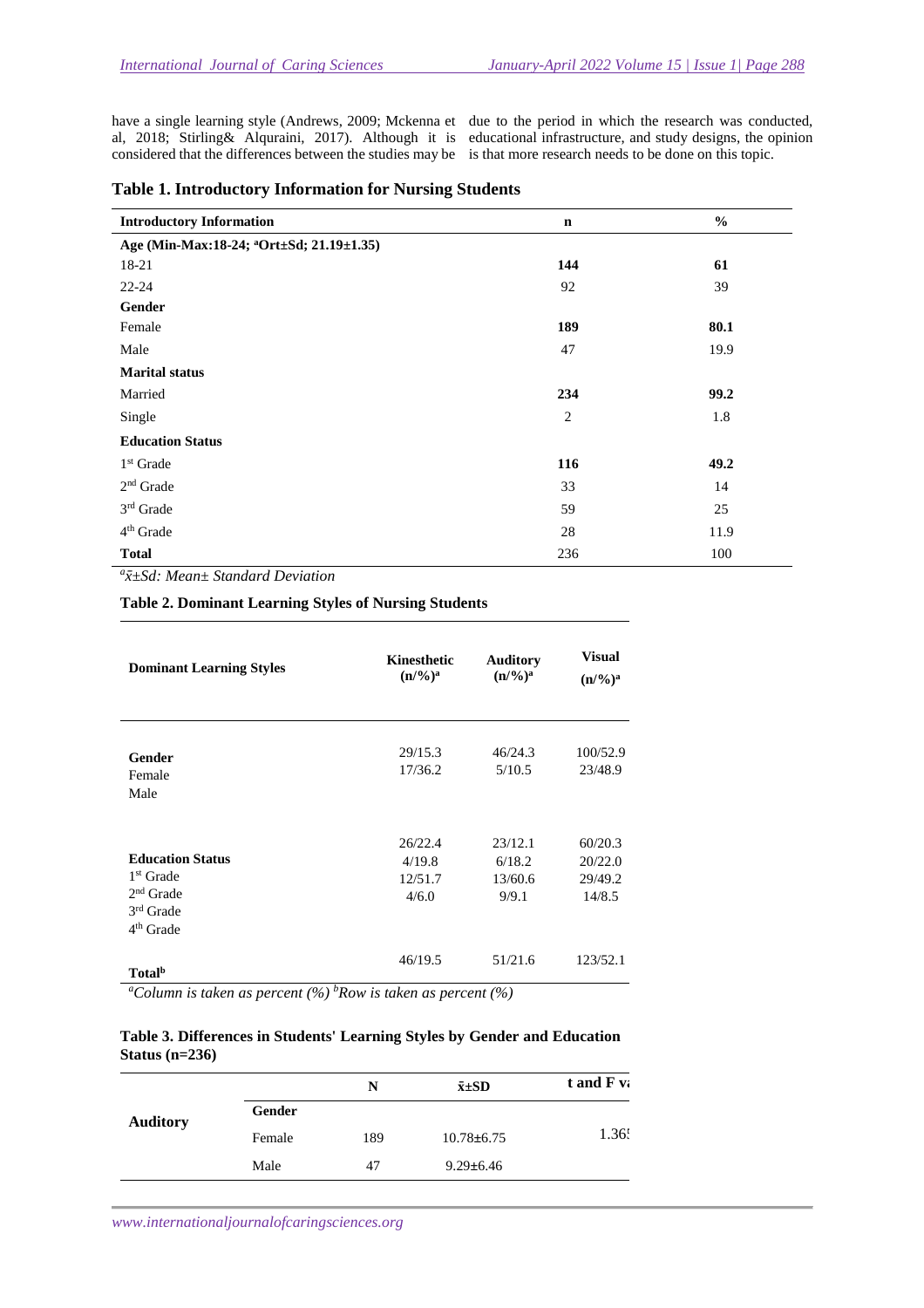|               | <b>Education Status</b> |     |                  |          |           |
|---------------|-------------------------|-----|------------------|----------|-----------|
|               | $1st$ Grade             | 116 | $9.75 \pm 6.73$  |          |           |
|               | 2 <sup>nd</sup> Grade   | 33  | $10.03 \pm 6.93$ | 2.836    | $0.039*$  |
|               | 3rd Grade               | 59  | $10.62 \pm 6.38$ |          | 4 > 1,2,3 |
|               | 4 <sup>th</sup> Grade   | 28  | $13.78 \pm 6.35$ |          |           |
| <b>Visual</b> | Gender                  |     |                  |          |           |
|               | Female                  | 189 | $10.49 \pm 6.12$ | 0.426    | 0.671     |
|               | Male                    | 47  | $14.74 \pm 6.10$ |          |           |
|               | <b>Education Status</b> |     |                  |          |           |
|               | $1st$ Grade             | 116 | $15.12 \pm 5.57$ |          | 0.145     |
|               | 2 <sup>nd</sup> Grade   | 33  | $15.30 \pm 6.98$ | 1.815    |           |
|               | $3rd$ Grade             | 59  | $13.91 \pm 6.24$ |          |           |
|               | 4 <sup>th</sup> Grade   | 28  | $17.14 \pm 6.55$ |          |           |
| Kinesthetic   | Gender                  |     |                  |          |           |
|               | Female                  | 189 | $10.19{\pm}7.70$ | $-3.597$ | $0.001**$ |
|               | Male                    | 47  | $13.80 \pm 5.71$ |          |           |
|               | <b>Education Status</b> |     |                  |          |           |
|               | 1 <sup>st</sup> Grade   | 116 | $10.34 \pm 7.62$ |          |           |
|               | $2nd$ Grade             | 33  | $10.21 \pm 7.58$ | 2.386    | 0.070     |
|               | 3rd Grade               | 59  | $10.77 + 6.37$   |          |           |
|               | 4 <sup>th</sup> Grade   | 28  | $14.39 \pm 8.31$ |          |           |

*a t and F values= Independent Samle t Test; F= One Way ANOVA, Post Hoc LSDst ; \*p<0.05* 

When the data in Table 2 are examined, we can see that students in the same class with different learning styles take the same courses together. For example, out of 116 first-year students, 26 have kinesthetic, 23 auditory, and 60 visual learning styles. This situation made us think that it would be helpful if the education methods to be prepared for the students who take the same courses address the kinesthetic, auditory and visual learning areas, considering the different learning styles of the students. The literature recommends diversifying the education methods for students with different learning styles and organizing curriculum content accordingly (Flemmig, McKee& Huntley-Moore, 2011; Mckenna et al., 2018; James, D'Amore& Thomas, 2011). It is stated that the use of multiple learning styles by the instructors in the learning process contributes to the students' development of different learning styles and to enjoy their learning experiences (Mckenna et al., 2018). In this study, students mainly have a visual learning style (Table 2), although there are study reports that are similar to the results of the study (Amaniyan et al., 2020; Yildirim, Koc & Karabudak, 2012); Most of the studies indicate that nursing students predominantly have a kinesthetic learning style (Alkhasawneh 2013; Mckenna et al., 2018; Stirling& Alquraini, 2017; James, D'Amore & Thomas, 2011; Johnson et al., 2015). The different learning styles of the students may be due to the fact that the studies are conducted in different countries and the educational infrastructure differs between the countries. It is recommended to re-examine this situation in future studies. Asiabar et al. (2015) stated that there is a

relationship between learning styles and gender and male students have more kinesthetic learning styles than female students (Asiabar et al., 2015). In the current study it was found that male students had a higher kinesthetic learning style than female students ( $p<0.005$ ). However, since the effect of gender on learning styles has not been examined in enough studies, it is assumed that it should be studied in a larger sample and in different societies to confirm these results. Learning styles are the feature that can change (Alkhasawneh, 2013). In the nursing education process, while the curriculum in the first years focuses on theoretical education, the curriculum content in the final years is mainly focused on practical education. For this reason, there may be a difference between the grade level of the students and the learning style. There are studies in the literature stating that there is a difference between grade level and learning style (Andrews, 2009; Asiabar et al., 2015; James, D'Amore& Thomas, 2011). This study also supports the literature. Fourth-grade students have a higher auditory learning style than students in other grades (p<0.05, Table 3). The fact that the fourth-year students in the institution where this study was carried out received more case-discussion and storytelling-based education within the scope of intern education compared to the students in other classes may have been effective in the emergence of this result. It is also stated in the literature that the use of active learning methods such as case discussions and storytelling in nursing education is effective in students' auditory learning skills (Arthurs, 2007).